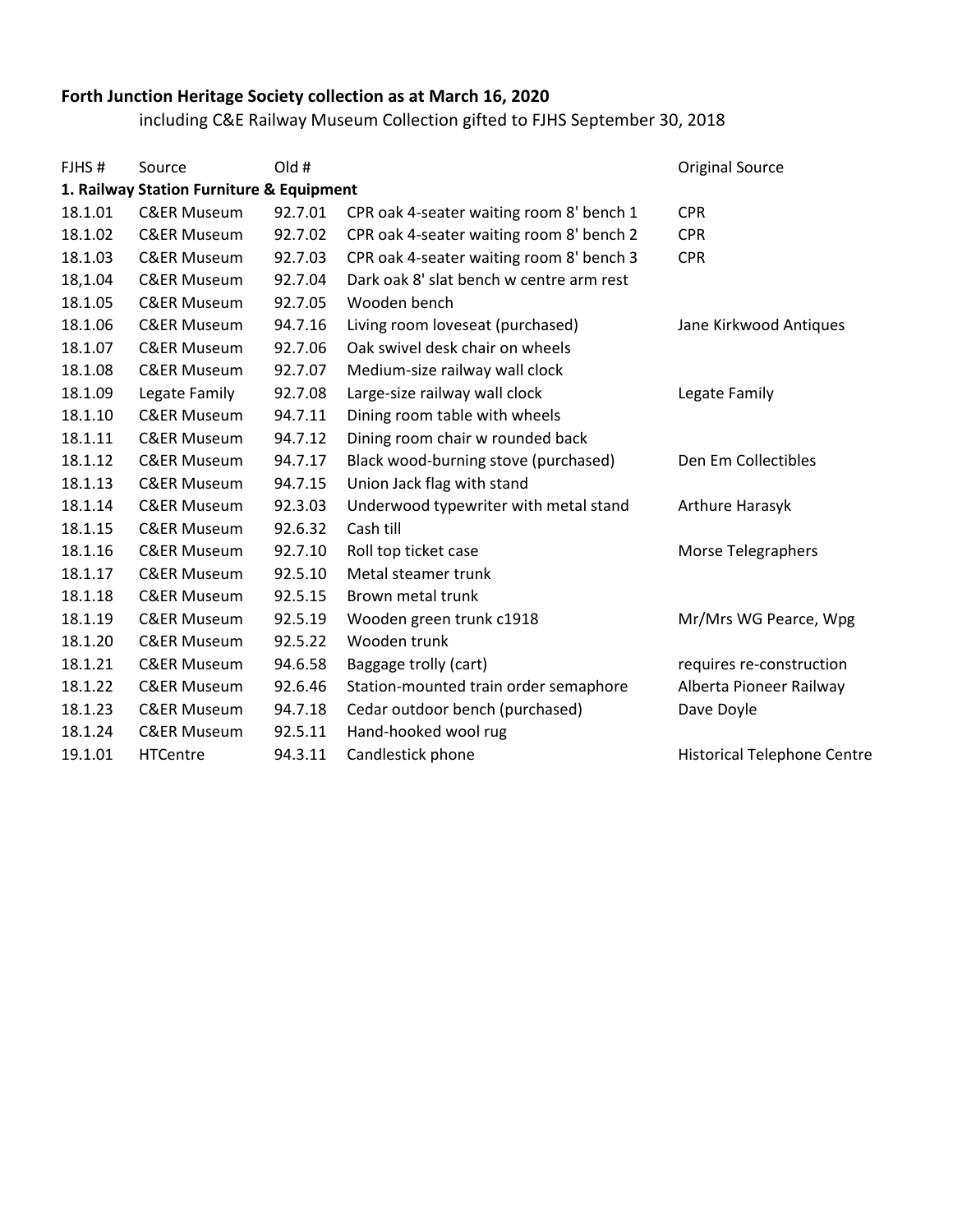| FJHS#   | Source                 | Old #   |                                   | <b>Original Source</b>             |
|---------|------------------------|---------|-----------------------------------|------------------------------------|
|         | 2. Railway Equipment   |         |                                   |                                    |
| 14.2.01 | Enderby Mus.           |         | 18" section of 1890 C&ER 55# rail | <b>CPR</b>                         |
| 17.2.01 | <b>Cliff Fuller</b>    |         | switch lock from CN Red Deer yard |                                    |
| 18.2.01 | <b>C&amp;ER Museum</b> | 94.6.57 | Assorted railway spikes           |                                    |
| 18.2.02 | <b>C&amp;ER Museum</b> | 92.6.38 | Tie buffer plate                  |                                    |
| 18.2.03 | <b>C&amp;ER Museum</b> | 92.6.04 | Tail-end caboose marker lamp      | Mr. J. Uebell                      |
| 18.2.04 | <b>C&amp;ER Museum</b> | 92.6.05 | Switch stand lamp-switch light    | Mr. J. Uebell                      |
| 18.2.05 | <b>C&amp;ER Museum</b> | 92.6.21 | Kerosene lamp (before 1950)       | Mr. Bob Gibson                     |
| 18.2.06 | <b>C&amp;ER Museum</b> | 92.6.06 | Car inspection gas lamp c1950s    | Mr. Bob Gibson                     |
| 18.2.07 | <b>C&amp;ER Museum</b> | 92.6.07 | Car inspection gas lamp c1950s    | Mr. Bob Gibson                     |
| 18.2.08 | <b>C&amp;ER Museum</b> | 92.6.02 | <b>Battery operated lamp</b>      | Mr. Bob Gibson                     |
| 18.2.09 | <b>C&amp;ER Museum</b> | 92.6.29 | 3-4 caboose lamps                 | <b>Bill Harmon</b>                 |
| 18.2.10 | <b>C&amp;ER Museum</b> | 92.6.03 | <b>Blue lantern</b>               |                                    |
| 18.2.11 | <b>C&amp;ER Museum</b> | 92.6.40 | 3-sided station lanterns          |                                    |
| 18.2.12 | <b>C&amp;ER Museum</b> | 92.6.47 | Clear hand lantern                | <b>Bill Owen</b>                   |
| 18.2.13 | <b>C&amp;ER Museum</b> | 92.6.48 | Red flaging lamp                  | <b>Bob Donlevy</b>                 |
| 18.2.14 | <b>C&amp;ER Museum</b> | 92.6.08 | Extra train white flags 1         |                                    |
| 18.2.15 | <b>C&amp;ER Museum</b> | 92.6.09 | Extra train white flags 2         |                                    |
| 18.2.16 | <b>C&amp;ER Museum</b> | 92.6.10 | Green flags 1                     |                                    |
| 18.2.17 | <b>C&amp;ER Museum</b> | 92.6.11 | Green flags 2                     |                                    |
| 18.2.18 | <b>C&amp;ER Museum</b> | 92.6.37 | Red signal flags                  | <b>Bill Harmon</b>                 |
| 18.2.19 | <b>C&amp;ER Museum</b> | 92.6.34 | Flagging kits                     | <b>Bill Harmon</b>                 |
| 18.2.20 | <b>C&amp;ER Museum</b> | 92.6.35 | <b>Flagging fuses</b>             | <b>Bill Harmon</b>                 |
| 18.2.21 | <b>C&amp;ER Museum</b> | 92.6.36 | Fuses rack                        | <b>Bill Owen</b>                   |
| 18.2.22 | <b>C&amp;ER Museum</b> | 92.6.45 | Way phone                         |                                    |
| 18.2.23 | <b>C&amp;ER Museum</b> | 92.6.49 | Switch lock                       |                                    |
| 18.2.24 | <b>C&amp;ER Museum</b> | 92.6.50 | Switch keys                       |                                    |
| 18.2.25 | <b>C&amp;ER Museum</b> | 92.6.22 | Train order hoop 1                | Harvey Greene & Wally Yost         |
| 18.2.26 | <b>C&amp;ER Museum</b> | 92.6.30 | Train order hoop 2                |                                    |
| 18.2.27 | <b>C&amp;ER Museum</b> | 92.6.17 | Large Ice tongs                   | Harvey Greene & Wally Yost         |
| 18.2.28 | <b>C&amp;ER Museum</b> | 92.6.18 | Packing iron                      | Harvey Greene & Wally Yost         |
| 18.2.29 | <b>C&amp;ER Museum</b> | 92.6.13 | 2 ice & water containers          | Mr. Bob Gibson                     |
| 18.2.30 | <b>C&amp;ER Museum</b> | 92.6.14 | Kerosene tin 1                    |                                    |
| 18.2.31 | <b>C&amp;ER Museum</b> | 92.6.15 | Kerosene tin 2                    |                                    |
| 18.2.32 | <b>C&amp;ER Museum</b> | 92.6.23 | Lubricating oil tin               | Mr. J. Uebell                      |
| 18.2.33 | <b>C&amp;ER Museum</b> | 92.6.24 | Engineer's long spout oilers      |                                    |
| 18.2.34 | <b>C&amp;ER Museum</b> | 92.6.16 | Brake club                        |                                    |
| 18.2.35 | <b>C&amp;ER Museum</b> | 92.6.20 | Air hose breaker & handle         | Harvey Greene & Wally Yost         |
| 18.2.36 | <b>C&amp;ER Museum</b> | 92.6.25 | <b>Measuring tools</b>            | Mr. J. Uebell                      |
| 18.2.37 | <b>C&amp;ER Museum</b> | 92.6.19 | Fire extinguisher                 | Mr. J. Uebell                      |
|         |                        |         |                                   |                                    |
| 18.2.38 | <b>C&amp;ER Museum</b> | 94.6.55 | Triangle with stick               |                                    |
| 18.2.39 | <b>C&amp;ER Museum</b> | 94.6.54 | Goggles with case                 |                                    |
| 18.2.40 | <b>C&amp;ER Museum</b> | 94.6.56 | Engine stove door                 |                                    |
| 18.2.41 | <b>C&amp;ER Museum</b> | 94.6.59 | 2 Ox shoes                        | John Babcock                       |
| 19.2.01 | <b>HTCentre</b>        |         | 3 wall-mountable CNR oil lamps    | <b>Historical Telephone Centre</b> |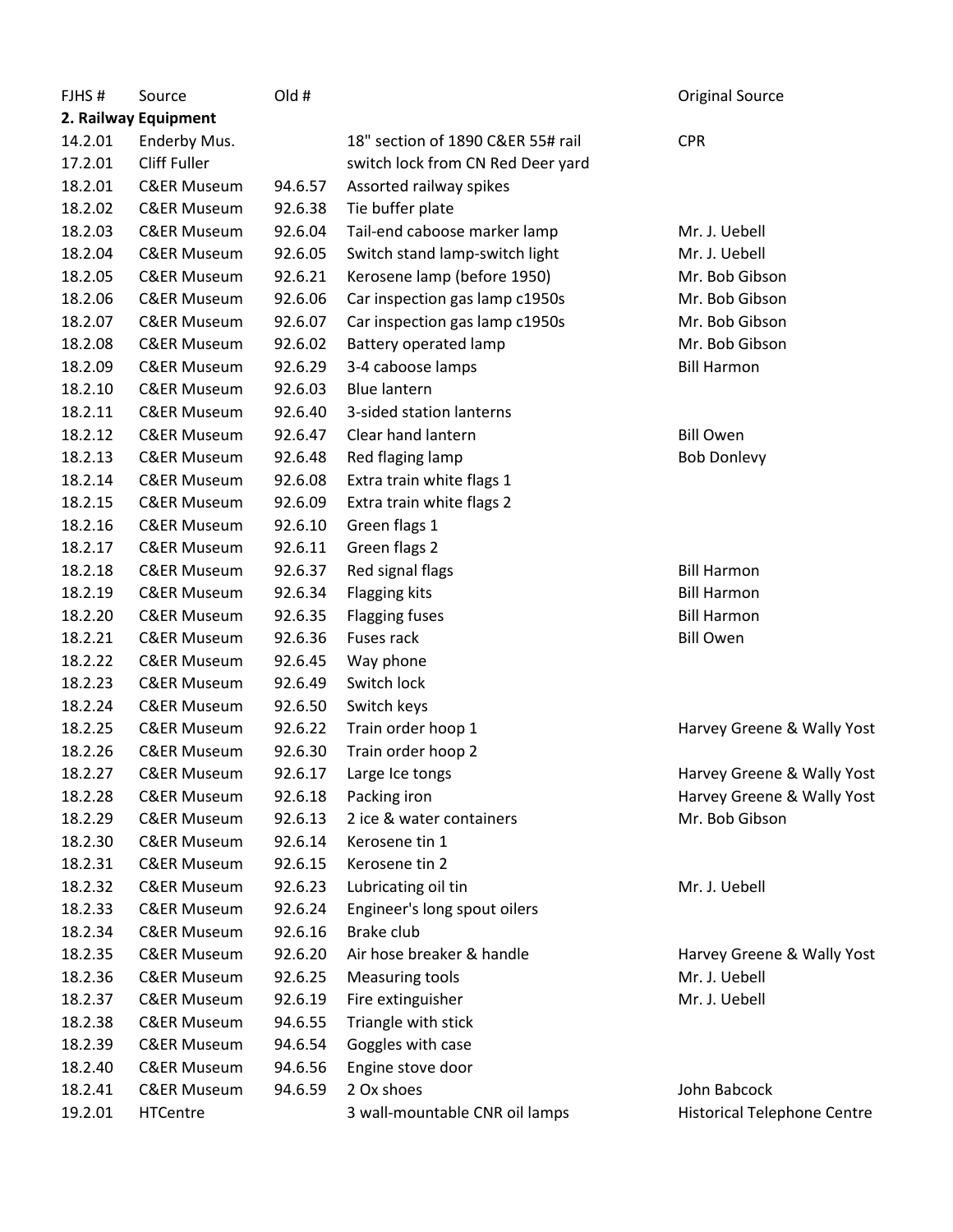## **3. Office Supplies, Forms, Reference Materials**

| 18.3.01 | <b>C&amp;ER Museum</b> | 94.3.07 | Railway map of Alberta                       |                            |
|---------|------------------------|---------|----------------------------------------------|----------------------------|
| 18.3.02 | <b>C&amp;ER Museum</b> | 92.2.01 | <b>Employee's Operating Train Timetables</b> |                            |
| 18.3.03 | <b>C&amp;ER Museum</b> | 92.2.07 | <b>CPR General Train Rule Book</b>           | M. Lasinski                |
| 18.3.04 | <b>C&amp;ER Museum</b> | 92.2.08 | <b>Official Guide of the Railways</b>        |                            |
| 18.3.05 | <b>C&amp;ER Museum</b> | 92.6.41 | Dispatcher's train order book                |                            |
| 18.3.06 | <b>C&amp;ER Museum</b> | 92.6.42 | Signal indications training document         |                            |
| 18.3.07 | <b>C&amp;ER Museum</b> | 94.3.10 | Metal clipboard                              |                            |
| 18.3.08 | <b>C&amp;ER Museum</b> | 92.3.04 | Glass ink well & pen holder                  |                            |
| 18.3.09 | <b>C&amp;ER Museum</b> | 92.3.05 | Brass message spike                          |                            |
| 18.3.10 | <b>C&amp;ER Museum</b> | 94.3.06 | Rubber stamp holder                          | <b>Bill Owens</b>          |
| 18.3.11 | <b>C&amp;ER Museum</b> | 92.3.02 | Cosmo dating stamp 1886 Onoway, Ont.         | W. Owens                   |
| 18.3.12 | <b>C&amp;ER Museum</b> | 94.3.08 | 75 years of service framed plaque            | M. Lasinski                |
| 18.3.13 | <b>C&amp;ER Museum</b> | 94.3.09 | Assorted forms                               |                            |
| 18.3.14 | <b>C&amp;ER Museum</b> | 92.6.28 | Train orders 1916                            | Harvey Greene & Wally Yost |
| 18.3.15 | <b>C&amp;ER Museum</b> | 92.6.31 | Ticket stubs C&E c1897                       | found in original station  |
| 18.3.16 | <b>C&amp;ER Museum</b> | 92.6.33 | Clearance forms                              | <b>Bill Harmon</b>         |
| 18.3.17 | <b>C&amp;ER Museum</b> | 92.5.05 | 6-vol. The American Penman magazines         |                            |
| 18.3.18 | <b>C&amp;ER Museum</b> | 92.2.02 | Great Panorama Picture Book 1983             |                            |
| 18.3.19 | <b>C&amp;ER Museum</b> | 92.2.03 | Adventures of Don Quixote 1909               | Catherine Morgan           |
| 18.3.20 | <b>C&amp;ER Museum</b> | 92.2.04 | Ontario HS Engine Grammar textbook           |                            |
| 18.3.21 | <b>C&amp;ER Museum</b> | 92.2.05 | History of Canada - Grant 1924               | J M Hanson                 |
| 18.3.22 | <b>C&amp;ER Museum</b> | 92.2.06 | West. Canada HS History of England 1920      |                            |
|         | 4. Telegraph Equipment |         | <b>Telegraph Equipment</b>                   |                            |
| 16.4.01 | Olive Iddiols          |         | bag of telegraph equipment                   | Olive Iddiols, Calgary     |
|         |                        |         |                                              |                            |

| 18.4.01 | <b>C&amp;ER Museum</b> | 92.8.01 | Test board                                | W G Owen                   |
|---------|------------------------|---------|-------------------------------------------|----------------------------|
| 18.4.02 | <b>C&amp;ER Museum</b> | 92.8.02 | Telegraph key                             |                            |
| 18.4.03 | <b>C&amp;ER Museum</b> | 92.8.03 | Telegraph "Bug" transmitter               | <b>Bill Donlevy</b>        |
| 18.4.04 | <b>C&amp;ER Museum</b> | 92.8.04 | 6 telegraph relays                        | Bill Harmon & Bill Donlevy |
| 18.4.05 | <b>C&amp;ER Museum</b> | 92.8.05 | Sounder boxes                             | Bill Harmon & Bill Donlevy |
| 18.4.06 | <b>C&amp;ER Museum</b> | 92.8.06 | Train dispatcher's phone                  | <b>Bill Harmon</b>         |
| 18.4.07 | <b>C&amp;ER Museum</b> | 92.8.07 | Train dispatcher's telephone foot switch  | <b>Bill Harmon</b>         |
| 18.4.08 | <b>C&amp;ER Museum</b> | 92.8.08 | Jack box                                  | <b>Bill Owens</b>          |
| 18.4.09 | <b>C&amp;ER Museum</b> | 92.8.09 | Message & train order rack                | <b>Bill Owens</b>          |
| 18.4.10 | <b>C&amp;ER Museum</b> | 92.8.10 | Stationery box                            | <b>Bill Owens</b>          |
| 18.4.11 | <b>C&amp;ER Museum</b> | 92.8.11 | Battery case                              |                            |
| 18.4.12 | <b>C&amp;ER Museum</b> | 92.8.12 | Circuit interface (modem)                 |                            |
| 18.4.13 | <b>C&amp;ER Museum</b> | 92.6.12 | 17 telegraph insulators                   | Mr. J. Uebell              |
| 18.4.14 | <b>C&amp;ER Museum</b> | 92.6.43 | Insulator pin                             |                            |
| 18.4.15 | <b>C&amp;ER Museum</b> | 92.6.01 | Voltmeter c1928                           |                            |
| 18.4.16 | <b>C&amp;ER Museum</b> | 92.6.44 | Plexiglass core to protect telegraph equt |                            |
|         |                        |         |                                           |                            |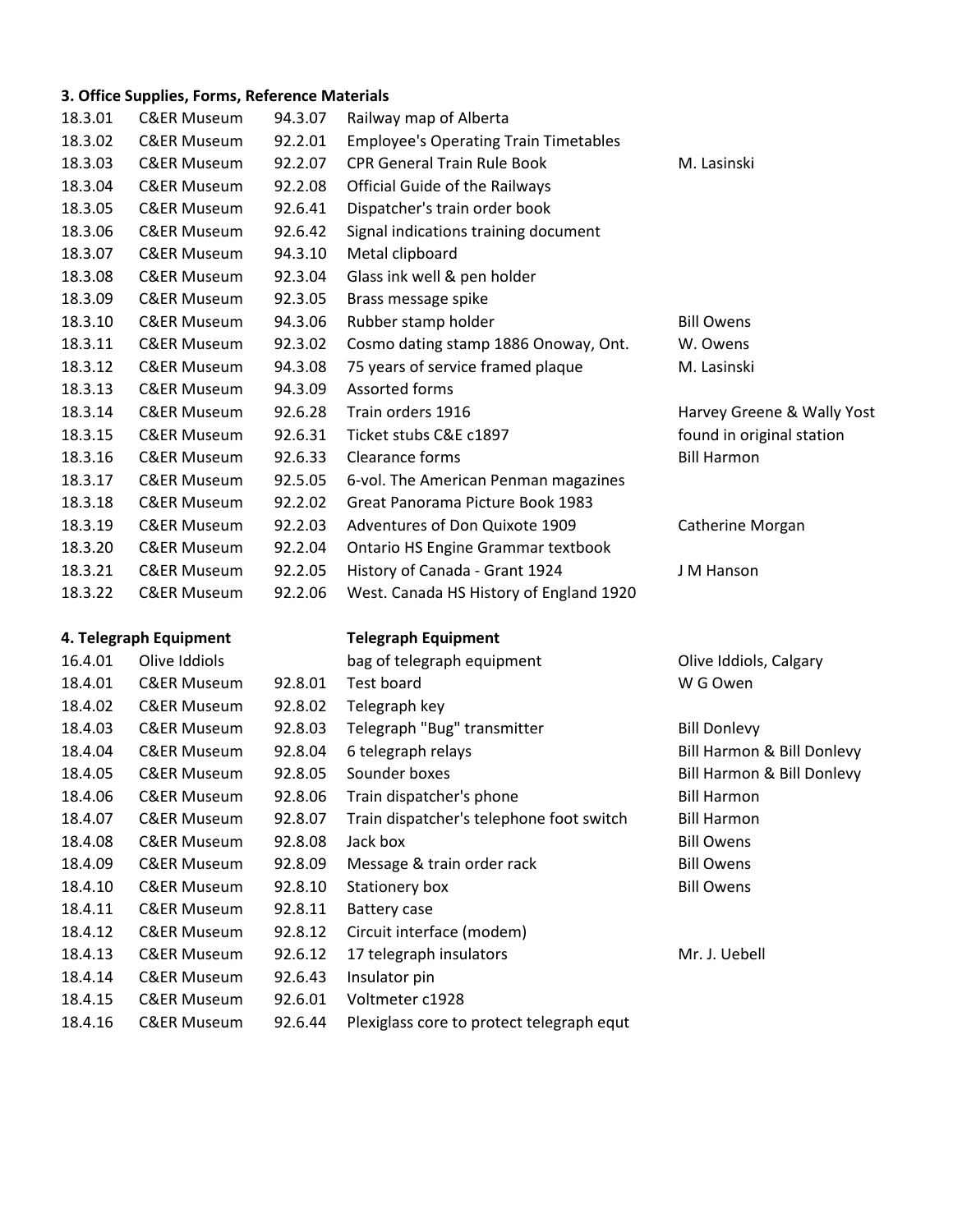| FJHS#   | Source                                          | Old #   |                                           | <b>Original Source</b> |
|---------|-------------------------------------------------|---------|-------------------------------------------|------------------------|
|         | 5. Passenger Train, Dining & Personnel Supplies |         |                                           |                        |
| 18.5.01 | <b>C&amp;ER Museum</b>                          | 94.6.60 | CN silver meal tray*                      | John & Mary Dullaert   |
| 18.5.02 | <b>C&amp;ER Museum</b>                          | 92.6.26 | CPR dining car china (12 pces incomplete) |                        |
| 18.5.03 | <b>C&amp;ER Museum</b>                          | 92.6.27 | CPR dining car menu                       |                        |
| 18.5.04 | <b>C&amp;ER Museum</b>                          | 92.5.20 | China water pitcher and basin             | Irma Young             |
| 18.5.05 | <b>C&amp;ER Museum</b>                          | 92.6.51 | Passenger coach key                       |                        |
| 18.5.06 | <b>C&amp;ER Museum</b>                          | 92.6.52 | Porter's upper berth key                  |                        |
| 18.5.07 | <b>C&amp;ER Museum</b>                          | 92.6.53 | Passenger stepping box                    |                        |
| 18.5.08 | <b>C&amp;ER Museum</b>                          | 92.5.12 | Black leather travel case                 |                        |
| 18.5.09 | <b>C&amp;ER Museum</b>                          | 92.5.13 | Brown leather travel case                 |                        |
| 18.5.10 | <b>C&amp;ER Museum</b>                          | 94.5.23 | <b>Black suitcase</b>                     |                        |
| 18.5.11 | <b>C&amp;ER Museum</b>                          | 92.5.03 | Small round lace table cloth              |                        |
| 18.5.12 | <b>C&amp;ER Museum</b>                          | 92.4.09 | <b>Black trainman hat CPR</b>             | <b>CPR</b>             |
| 18.5.13 | <b>C&amp;ER Museum</b>                          | 92.4.10 | Black trainman hat CPR                    | <b>CPR</b>             |
| 18.5.14 | <b>C&amp;ER Museum</b>                          | 92.4.11 | Fur liner for CPR trainman hat            | <b>CPR</b>             |
| 18.5.15 | <b>C&amp;ER Museum</b>                          | 92.4.25 | Navy wool CPR vest                        | L A Hambly             |
| 18.5.16 | <b>C&amp;ER Museum</b>                          | 92.4.26 | Navy wool CPR jacket                      |                        |
| 18.5.17 | <b>C&amp;ER Museum</b>                          | 92.4.27 | Navy CPR vest                             |                        |
| 18.5.18 | <b>C&amp;ER Museum</b>                          | 92.4.28 | Navy wool CPR jacket                      |                        |
|         |                                                 |         |                                           |                        |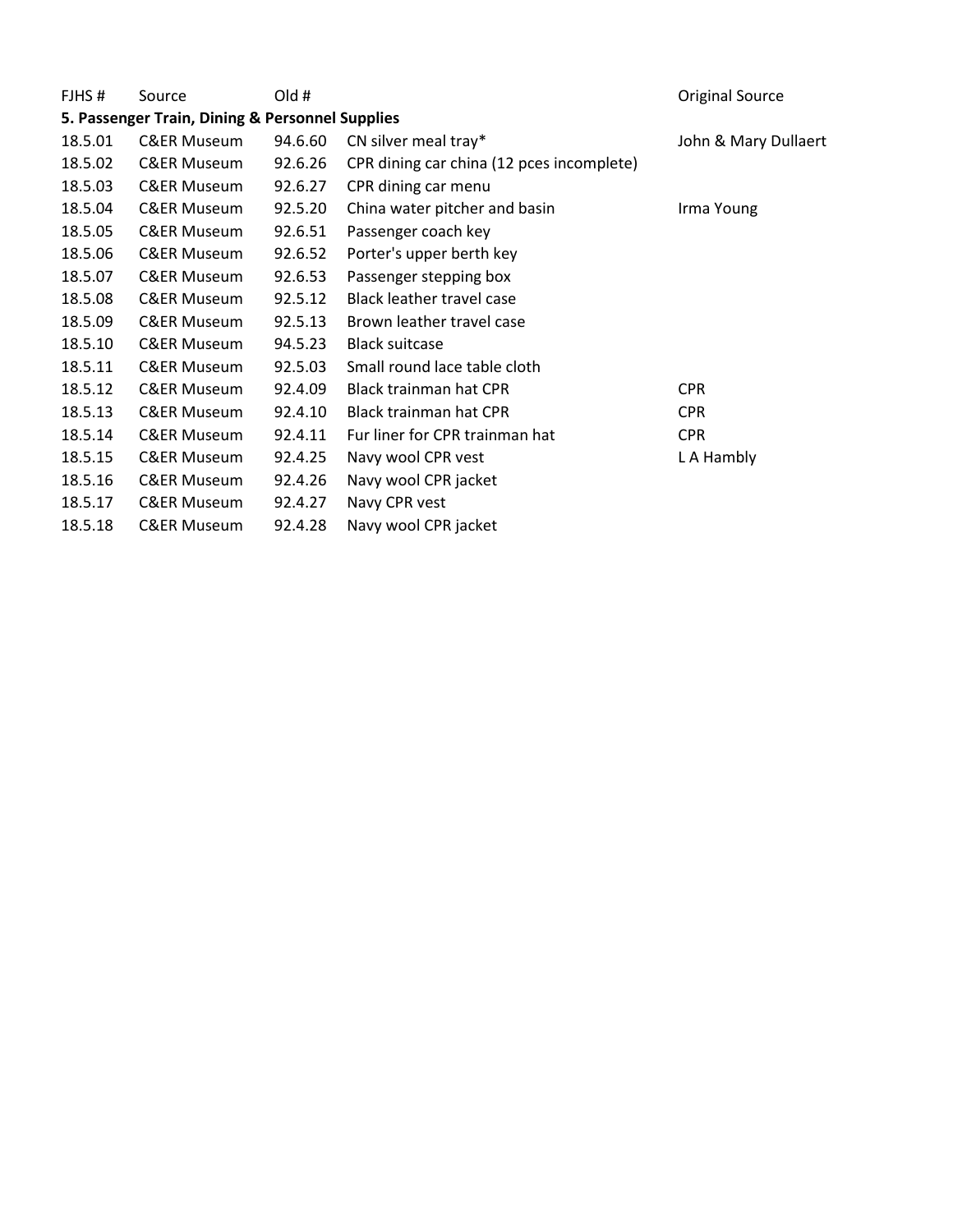| FJHS#   | Source                     | Old #   |                                             | <b>Original Source</b>                |
|---------|----------------------------|---------|---------------------------------------------|---------------------------------------|
|         | 6. Photos, Art & Documents |         | Photos                                      |                                       |
| 17.6.01 | Rod Trentham               |         | railway theme sculpture RDC student 1994    | <b>Melinda Setters</b>                |
| 18.6.01 | <b>C&amp;ER Museum</b>     | 92.9.02 | C&E Station Joan Healey art print 49/225    |                                       |
| 18.6.02 | <b>C&amp;ER Museum</b>     | 91.1.09 | C&E Stagecoach mudhole 1888                 | Geological Survey Canada              |
| 18.6.03 | <b>C&amp;ER Museum</b>     | 91.1.12 | CPR engine 132 wood burner 1885             | <b>Provincial Archives of Alberta</b> |
| 18.6.04 | <b>C&amp;ER Museum</b>     | 91.1.34 | CPR engine 73 woodburning 1885              | <b>Provincial Archives of Alberta</b> |
| 18.6.05 | <b>C&amp;ER Museum</b>     | 91.1.15 | CPR engine wood burner 1886                 | <b>Provincial Archives of Alberta</b> |
| 18.6.06 | <b>C&amp;ER Museum</b>     | 91.1.38 | Sod turnning celebration CPR July 1890      | N. Alta Pioneer & Oldtimers           |
| 18.6.07 | <b>C&amp;ER Museum</b>     | 91.1.32 | Location survey camp C&E 1890               | Mrs. Harry Motheral, Wash.            |
| 18.6.08 | <b>C&amp;ER Museum</b>     | 91.1.31 | Location survey camp Nose Creek 1890        |                                       |
| 18.6.09 | <b>C&amp;ER Museum</b>     | 91.1.16 | Interior of Colonist Car CPR 1890           | <b>Glenbow Foundation</b>             |
| 18.6.10 | <b>C&amp;ER Museum</b>     | 91.1.17 | Interior of train carriage                  |                                       |
| 18.6.11 | <b>C&amp;ER Museum</b>     | 91.1.22 | CPR construction train Strathcona 1891      |                                       |
| 18.6.12 | <b>C&amp;ER Museum</b>     | 91.1.50 | CPR into Edmonton South 1891                | N. Alta Pioneer & Oldtimers           |
| 18.6.13 | <b>C&amp;ER Museum</b>     | 91.1.13 | Engine of CPR Royal Train 1891              | <b>Provincial Archives of Alberta</b> |
| 18.6.14 | <b>C&amp;ER Museum</b>     | 91.1.45 | <b>CPR station Strathcona 1890s</b>         | <b>Provincial Archives of Alberta</b> |
| 18.6.15 | <b>C&amp;ER Museum</b>     | 91.1.35 | CPR depot Strathcona 1898                   | <b>Provincial Archives of Alberta</b> |
| 18.6.16 | <b>C&amp;ER Museum</b>     | 91.1.29 | Wreck of the C&E near Leduc 1891            |                                       |
| 18.6.17 | <b>C&amp;ER Museum</b>     | 91.1.26 | Wreck of the C&E near Leduc 1899            |                                       |
| 18.6.18 | <b>C&amp;ER Museum</b>     | 91.1.28 | Wreck of the C&E near Leduc 1899            |                                       |
| 18.6.19 | <b>C&amp;ER Museum</b>     | 91.1.37 | Wreck on the C&E near Leduc 1899            |                                       |
| 18.6.20 | <b>C&amp;ER Museum</b>     | 91.1.25 | CPR locomotive 159 early 1900s              | <b>Provincial Archives of Alberta</b> |
| 18.6.21 | <b>C&amp;ER Museum</b>     | 91.1.23 | CPR work train steam shovel early 1900s     |                                       |
| 18.6.22 | <b>C&amp;ER Museum</b>     | 91.1.18 | Early 1900s stockyard loading platform      |                                       |
| 18.6.23 | <b>C&amp;ER Museum</b>     | 91.1.24 | CPR train derailment 1905                   | F. Robertson                          |
| 18.6.24 | <b>C&amp;ER Museum</b>     | 91.1.39 | CP train derailment 1905                    | City of Edmonton Archives             |
| 18.6.25 | <b>C&amp;ER Museum</b>     | 91.1.46 | Hotel buses & taxis waiting for train 1906  | City of Edmonton Archives             |
| 18.6.26 | <b>C&amp;ER Museum</b>     | 91.1.21 | Survey crew 1908                            |                                       |
| 18.6.27 | <b>C&amp;ER Museum</b>     | 91.1.47 | CPR Locomotive 308 & caboose 1910           | <b>Provincial Archives of Alberta</b> |
| 18.6.28 | <b>C&amp;ER Museum</b>     | 91.1.27 | First train high level bridge June 1913     | Provincial Archives of Alberta        |
| 18.6.29 | <b>C&amp;ER Museum</b>     | 91.1.33 | Railway ticket office Crossfield 1912       | Glenbow Institute                     |
| 18.6.30 | <b>C&amp;ER Museum</b>     | 91.1.02 | Railway Office Interior Crossfield 1914     | <b>Glenbow Archives</b>               |
| 18.6.31 | <b>C&amp;ER Museum</b>     | 91.1.06 | Steamer moored Edmonton 1880s               | City of Edmonton Archives             |
| 18.6.32 | <b>C&amp;ER Museum</b>     | 91.1.07 | To the Klondike on barrels                  |                                       |
| 18.6.33 | <b>C&amp;ER Museum</b>     | 91.1.08 | Dog Sleds 1890                              | City of Edmonton Archives             |
| 18.6.34 | <b>C&amp;ER Museum</b>     | 91.1.03 | Gold fitters Edmonton 1898                  | <b>Mathers</b>                        |
| 18.6.35 | <b>C&amp;ER Museum</b>     | 91.1.10 | Burro packed for the Klondike 1898          |                                       |
| 18.6.36 | <b>C&amp;ER Museum</b>     | 91.1.40 | Street railway Strathcona 1890s             |                                       |
| 18.6.37 | <b>C&amp;ER Museum</b>     | 91.1.43 | Hotel Edmonton Strathcona 1891              | N. Alta Pioneer & Oldtimers           |
| 18.6.38 | <b>C&amp;ER Museum</b>     | 91.1.42 | First church Strathcona 1895                |                                       |
| 18.6.39 | <b>C&amp;ER Museum</b>     | 91.1.14 | Strathcona Tannery 1896                     | N. Alta Pioneer & Oldtimers           |
| 18.6.40 | <b>C&amp;ER Museum</b>     | 91.1.11 | Strathcona Tannery 1900                     | City of Edmonton Archives             |
| 18.6.41 | <b>C&amp;ER Museum</b>     | 91.1.04 | Strathcona Whyte Ave. 1901                  | City of Edmonton Archives             |
| 18.6.42 | <b>C&amp;ER Museum</b>     | 91.1.48 | Low level bridge opening 1900               | Provincial Archives of Alberta        |
| 18.6.43 | <b>C&amp;ER Museum</b>     | 91.1.53 | Strathcona elevators 1900                   | N. Alta Pioneer & Oldtimers           |
| 18.6.44 | <b>C&amp;ER Museum</b>     | 91.1.55 | Grain elevators, mills, station, hotel 1900 | City of Edmonton Archives             |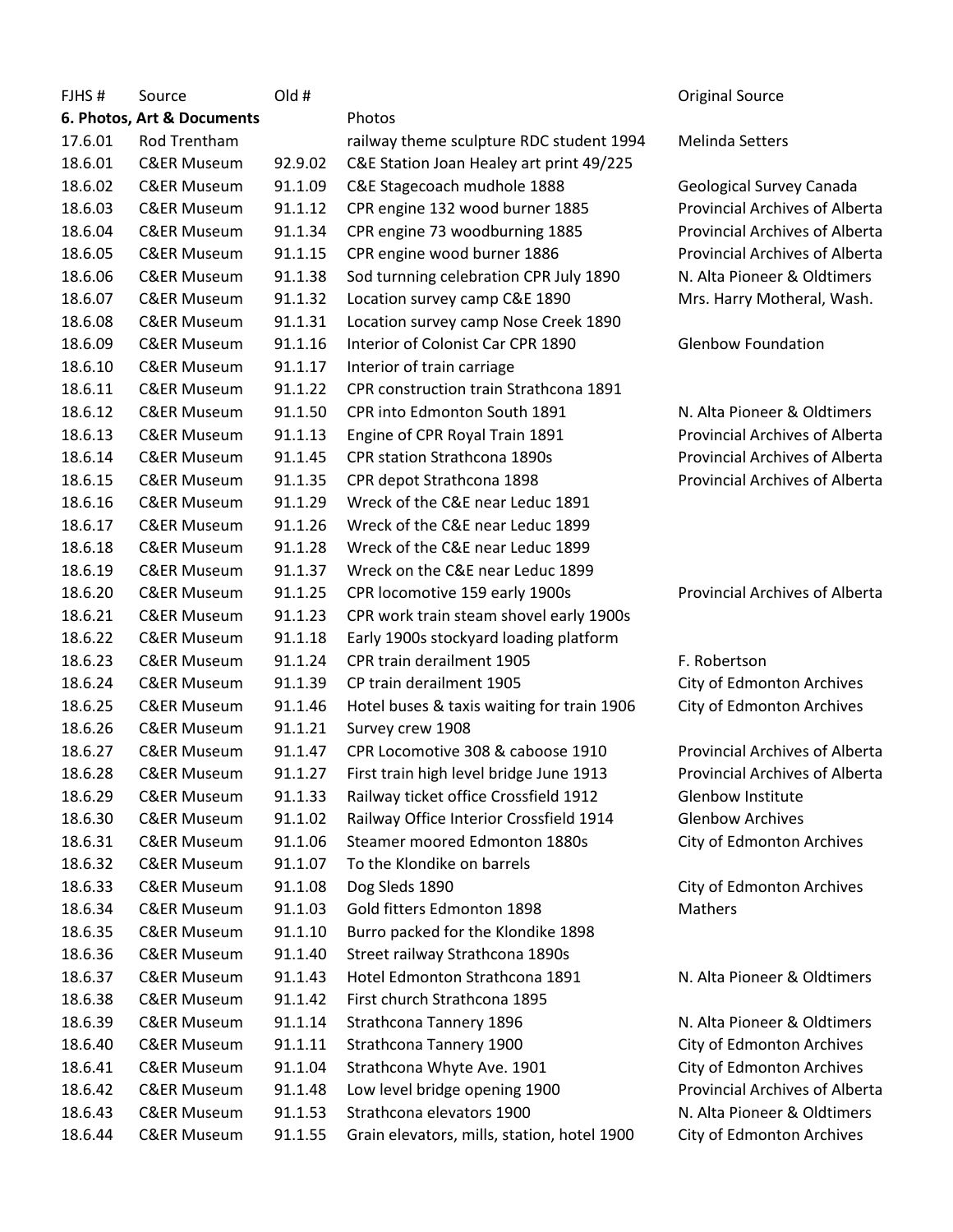| <b>C&amp;ER Museum</b> | 91.1.49 | First train into Edmonton 1902        | City of Edmonton Archives |
|------------------------|---------|---------------------------------------|---------------------------|
| <b>C&amp;ER Museum</b> | 91.1.05 | Ferry at Walters Hill 1904            |                           |
| <b>C&amp;ER Museum</b> | 91.1.51 | Bassett's extra railway gang 1907     |                           |
| <b>C&amp;ER Museum</b> | 91.1.54 | Train on low level bridge flood 1915  |                           |
| <b>C&amp;ER Museum</b> | 91.1.56 | Train on low level bridge flood 1915  |                           |
| <b>C&amp;ER Museum</b> | 91.1.52 | Pile drivers at work 1885             |                           |
| <b>C&amp;ER Museum</b> | 91.1.30 | Mountain station CPR 1886-89          | D.C. Coleman, Montreal    |
| <b>C&amp;ER Museum</b> | 91.1.36 | Mountain station CPR 1886-89          |                           |
| <b>C&amp;ER Museum</b> | 91.1.41 | CPR dining car ad 1888                | <b>Glenbow Foundation</b> |
| <b>C&amp;ER Museum</b> | 91.1.44 | CPR sleeping car ad                   | <b>Glenbow Foundation</b> |
| <b>C&amp;ER Museum</b> | 91.1.57 | Station agent conference Calgary 1908 |                           |
| <b>C&amp;ER Museum</b> | 91.1.01 | CPR Telegraph Office Medicine Hat     | <b>Glenbow Foundation</b> |
|                        |         |                                       |                           |